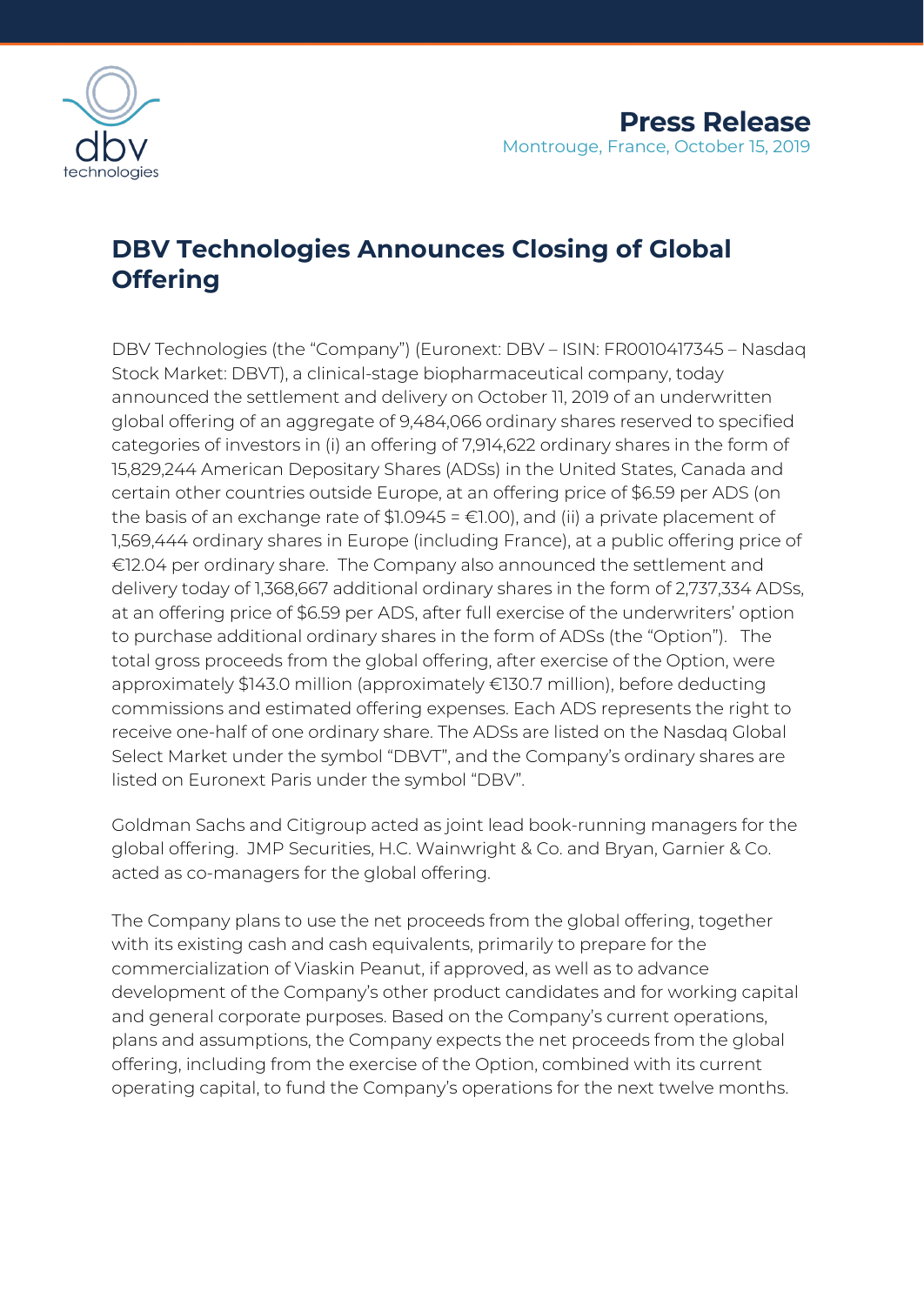

A registration statement on Form F-3 relating to the securities to be issued in the global offering was filed with the Securities and Exchange Commission and was declared effective on October 1, 2019. The global offering of ordinary shares in the form of ADSs was made only by means of a written prospectus and prospectus supplement that form a part of the registration statement, as well as a free writing prospectus related to the global offering. A free writing prospectus and a final prospectus supplement and accompanying prospectus relating to and describing the terms of the offering were filed with the Securities and Exchange Commission and are available on the Securities and Exchange Commission's website at [www.sec.gov.](http://www.sec.gov/) Copies of the final prospectus supplement and accompanying prospectus may also be obtained for free from: Goldman Sachs, Attention: Prospectus Department, 200 West Street, New York, NY 10282, via telephone: 1- 866-471-2526, facsimile: 212-902-9316 or via email[: prospectusgroup](mailto:prospectusgroup-ny@ny.email.gs.com)[ny@ny.email.gs.com;](mailto:prospectusgroup-ny@ny.email.gs.com) or Citigroup, c/o Broadridge Financial Solutions, 1155 Long Island Avenue, Edgewood, New York, 11717 or via telephone: 800- 831-9146.

Application was made to list the new ordinary shares to be issued pursuant to the global offering on the regulated market of Euronext Paris pursuant to a listing prospectus which received the approval of the *Autorité des Marchés Financiers*  ("AMF") on October 9, 2019 under number 19-485, and comprising (i) the 2018 universal registration document, including the risk factors, filed with the AMF on October 9, 2019 under number D.19-0889 (*document d'enregistrement universel 2018*), which incorporates by reference the 2018 registration document (*document de référence 2018*) and the 2019 half-year financial report (*rapport financier semestriel 2019*), and (ii) a Securities Note (*Note d'opération*), including (iii) a summary of the prospectus. Copies of the Company's 2018 universal registration document are available free of charge at the Company's head office located at: 177-181 avenue Pierre Brossolette – 92120 Montrouge – France. The listing prospectus is available on the AMF's website at [www.amf-france.org.](http://www.amf-france.org/)

**\* \* \***

#### **About DBV Technologies**

DBV Technologies is developing Viaskin®, an investigational proprietary technology platform with broad potential applications in immunotherapy. Viaskin is based on epicutaneous immunotherapy, or EPIT®, DBV's method of delivering biologically active compounds to the immune system through intact skin. With this new class of self-administered and non-invasive product candidates, the Company is dedicated to safely transforming the care of food allergic patients, for whom there are no approved treatments. DBV's food allergies programs include ongoing clinical trials of Viaskin Peanut and Viaskin Milk, and preclinical development of Viaskin Egg. DBV is also pursuing a human proof-ofconcept clinical trial of Viaskin Milk for the treatment of Eosinophilic Esophagitis, and exploring potential applications of its platform in vaccines and other immune diseases. DBV Technologies has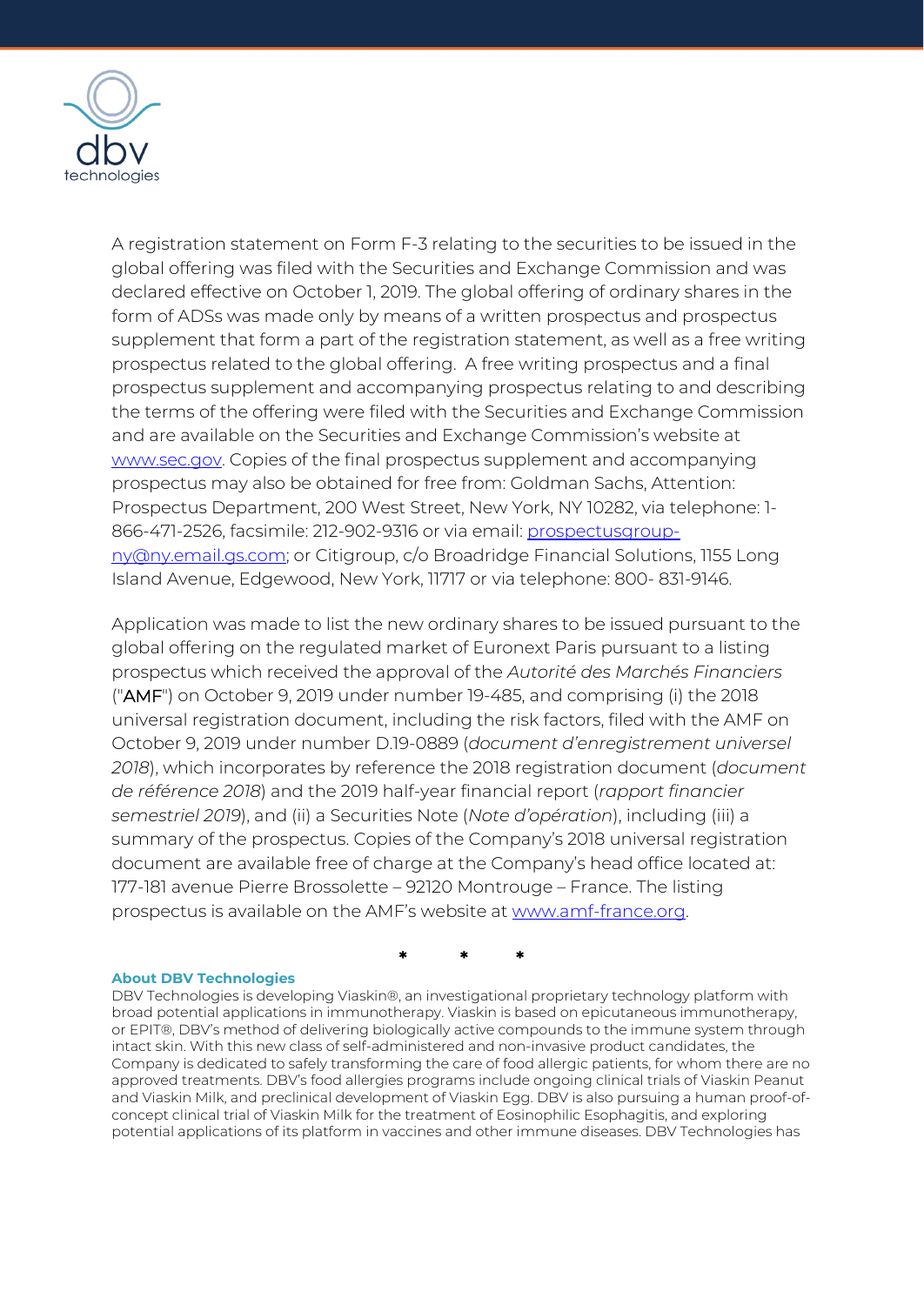

global headquarters in Montrouge, France and offices in Bagneux, France, and North American operations in Summit, NJ and New York, NY. The Company's ordinary shares are traded on segment B of Euronext Paris (Ticker: DBV, ISIN code: FR0010417345), part of the SBF120 index, and the Company's ADSs (each representing one-half of one ordinary share) are traded on the Nasdaq Global Select Market (Ticker: DBVT).

#### **Forward Looking Statements**

This press release contains forward-looking statements, including statements about the anticipated use of proceeds from the offering. These forward-looking statements are not promises or guarantees and involve substantial risks and uncertainties. Factors that could cause actual results to differ materially from those described or projected herein include risk associated with market and other financing conditions, risks associated with clinical trials and regulatory reviews and approvals, and risk related to the sufficiency of the Company's existing cash resources and liquidity. A further list and description of these risks, uncertainties and other risks can be found in the Company's regulatory filings with the French Autorité des Marchés Financiers and U.S. Securities and Exchange Commission, including in the Company's Annual Report on Form 20-F for the year ended December 31, 2018. Existing and prospective investors are cautioned not to place undue reliance on these forward-looking statements, which speak only as of the date hereof. The Company undertakes no obligation to update or revise forward-looking statements as a result of new information, future events or circumstances, or otherwise, except as required by law.

## DBV Investor Relations Contact

Sara Blum Sherman Senior Director, Investor Relations & Strategy +1 212-271-0740 [sara.sherman@dbv-technologies.com](mailto:sara.sherman@dbv-technologies.com)

## DBV Media Contact

Joe Becker VP, Global Corporate Communications +1 646-650-3912 [joseph.becker@dbv-technologies.com](mailto:joseph.becker@dbv-technologies.com)

### **Disclaimers**

This press release does not constitute an offer to sell nor a solicitation of an offer to buy, nor shall there be any sale of ordinary shares or ADSs in any state or jurisdiction in which such an offer, solicitation or sale would be unlawful prior to registration or qualification under the securities laws of any such state or jurisdiction.

The distribution of this document may, in certain jurisdictions, be restricted by local legislations. Persons into whose possession this document comes are required to inform themselves about and to observe any such potential local restrictions.

A French listing prospectus comprising (i) the Company's universal registration document, filed with the AMF on October 9, 2019 under number D.19-0889, (ii) a securities note (including the summary) relating to the admission to trading of the Company's new shares on Euronext Paris and (iii) the